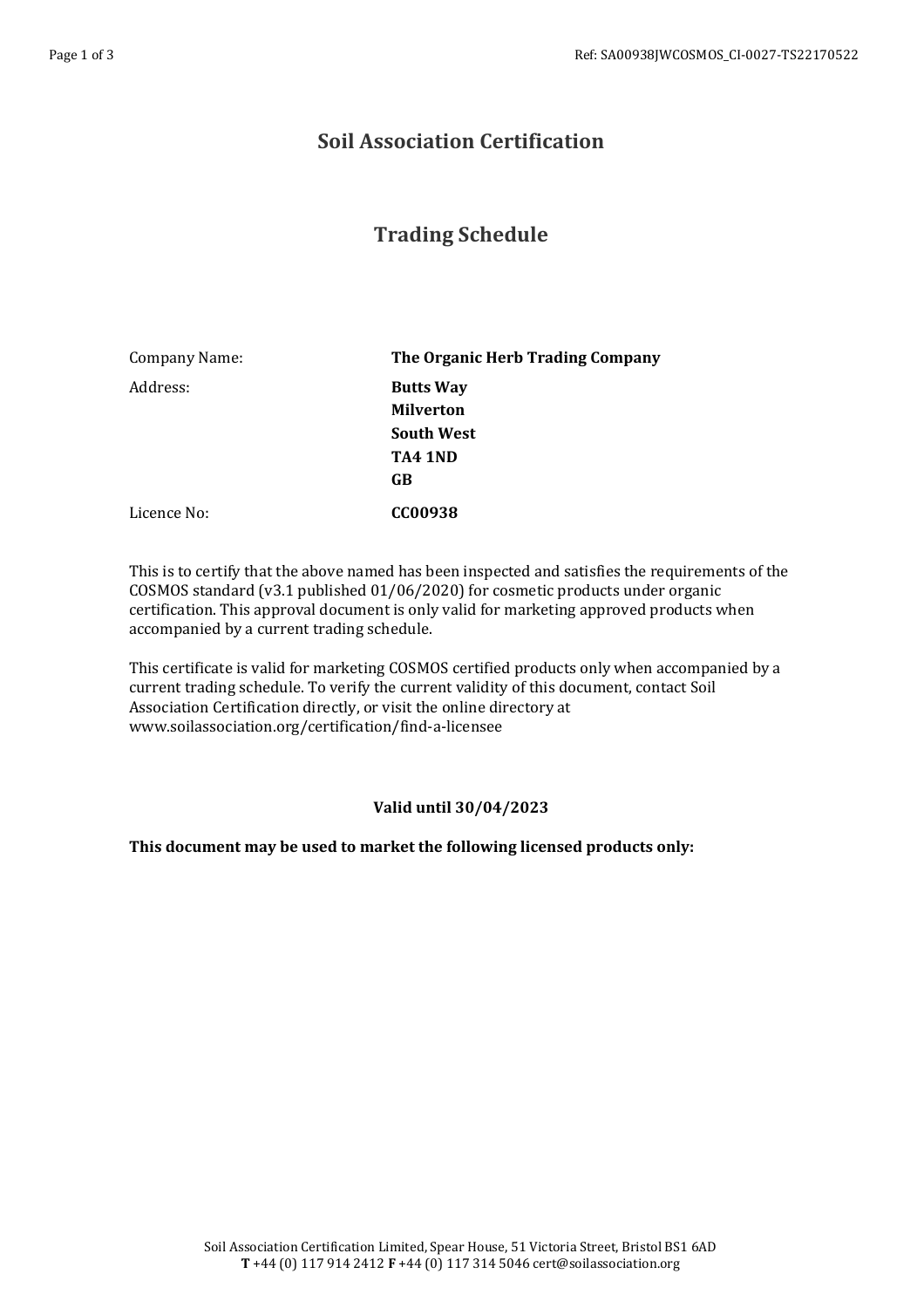| <b>Enterprises</b>       | <b>Status</b> |
|--------------------------|---------------|
| Packing/repacking        | Organic       |
| Processing/manufacturing | Organic       |

| <b>Product Name</b>                                                    | <b>Status</b> |
|------------------------------------------------------------------------|---------------|
| Avocado Fruit Oil (100% Org PPAI)                                      | Organic       |
| Baobab Seed Oil (100% Org PPAI)                                        | Organic       |
| Beeswax (100% Org PPAI)                                                | Organic       |
| Castor Oil (100% Org PPAI)                                             | Organic       |
| Chamomile, whole (100% Org PPAI)                                       | Organic       |
| Grapefruit Essential Oil (100% Org PPAI)                               | Organic       |
| Henna Powder (100% Org PPAI)                                           | Organic       |
| Jojoba Oil (100% Org PPAI)                                             | Organic       |
| Lavender Hydrosol (100% Org PPAI)                                      | Organic       |
| Lavender Hydrosol (99.4% Org PPAI, 0.6% NNI)                           | Organic       |
| Lemon Balm, cut (100% Org PPAI)                                        | Organic       |
| Marigold Petals (100% Org PPAI)                                        | Organic       |
| Neem Oil (100% Org PPAI)                                               | Organic       |
| Peppermint Leaf (100% Org PPAI)                                        | Organic       |
| Preserved Neroli Hydrosol with Geogard (99.40% Org PPAI, 0.60%<br>NNI) | Organic       |
| Roman Chamomile Hydrosol (100% Org PPAI)                               | Organic       |
| Roman Chamomile Hydrosol (99.4% Org PPAI, 0.6% NNI)                    | Organic       |
| Rose Buds (100% Org PPAI)                                              | Organic       |
| Rosehip Seed Oil (100% Org PPAI)                                       | Organic       |
| Rosehip Seed Oil (100% Org PPAI)                                       | Organic       |
| Rosemary Hydrosol (100% Org PPAI)                                      | Organic       |
| Roses Macerated in Jojoba Oil (100% Org PPAI)                          | Organic       |
| Sacha Inchi Oil (100% Org PPAI)                                        | Organic       |
| Vegetable Glycerin (96.7% Org CPAI)                                    | Organic       |
| Ylang Ylang Complete Essential Oil (100% Org PPAI)                     | Organic       |

**Additional sites Organic Herb Trading Company** Unit 6 Lowmoor Industrial estate Wellington Somerset TA21 0AZ UNITED KINGDOM

**Issue date:** 17/05/2022 **Last annual inspection:** 26/04/2021